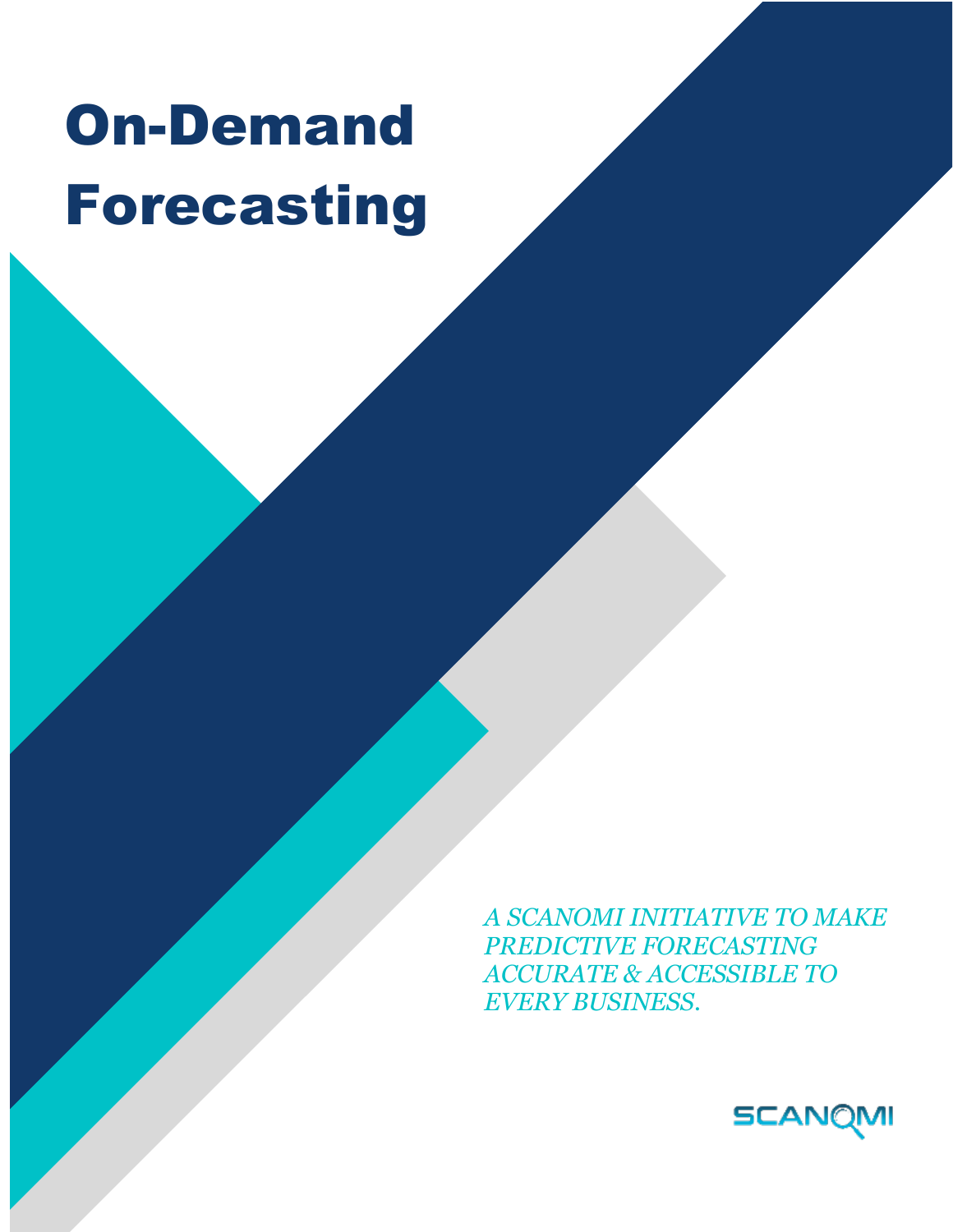## WHY FORECASTING

Accurate Business Forecasting is critical because it provides the ability & agility to make informed business decisions and develop data-driven strategies. Supply Chain, Finance, Sales, Workforce and Operations are high-impact business use cases that forecasting addresses.

The application of forecasting in business is an art and a science; the combination of business intelligence and data science. Historically, forecasting has not been an exact science. But our innovative predictive forecasting solutions use highly sophisticated algorithms and qualitative & quantitative statistical methods that activate a range of techniques and data analysis to generate detailed, accurate and justifiable forecasting reports.

## ON-DEMAND FORECASTING

Business Forecasting has traditionally been messy, siloed, complex & inaccurate; largely due to legacy systems not delivering on their tall claims. Add to it the high cost of infrastructure & maintenance, and you have a forecasting system that is bound to fail.

Scanomi conducted independent surveys, collected feedback, & analyzed challenges with existing forecasting systems to arrive at a well-researched, scientific On-demand Predictive Forecasting solution that not only addresses the challenges with forecasting itself, but also ensures that you don't break the bank to accurately forecast for your business. With the revolutionary On-demand Forecasting, every business, small or big, can now have access to accurate forecasting, connected planning & intelligent decision making.

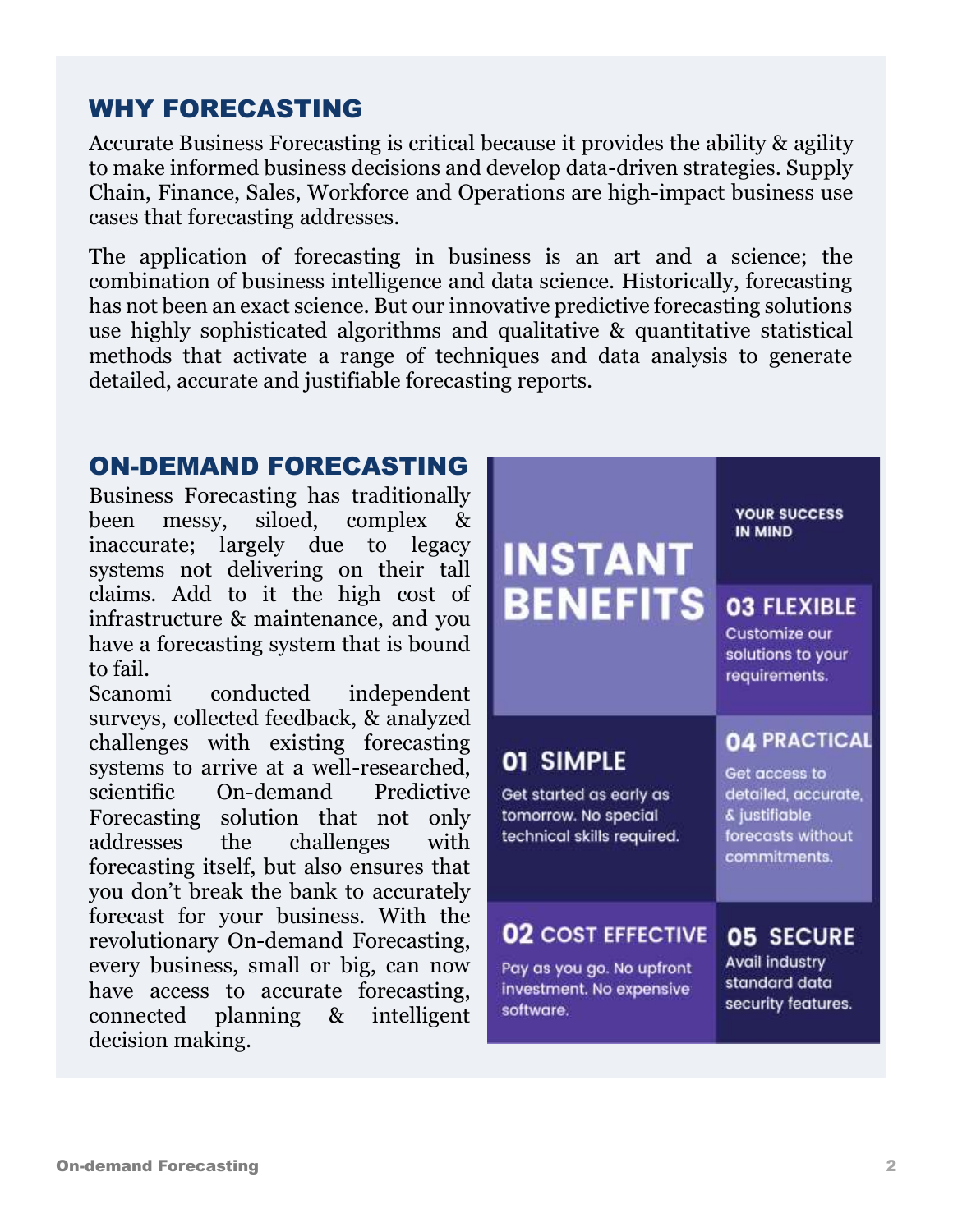